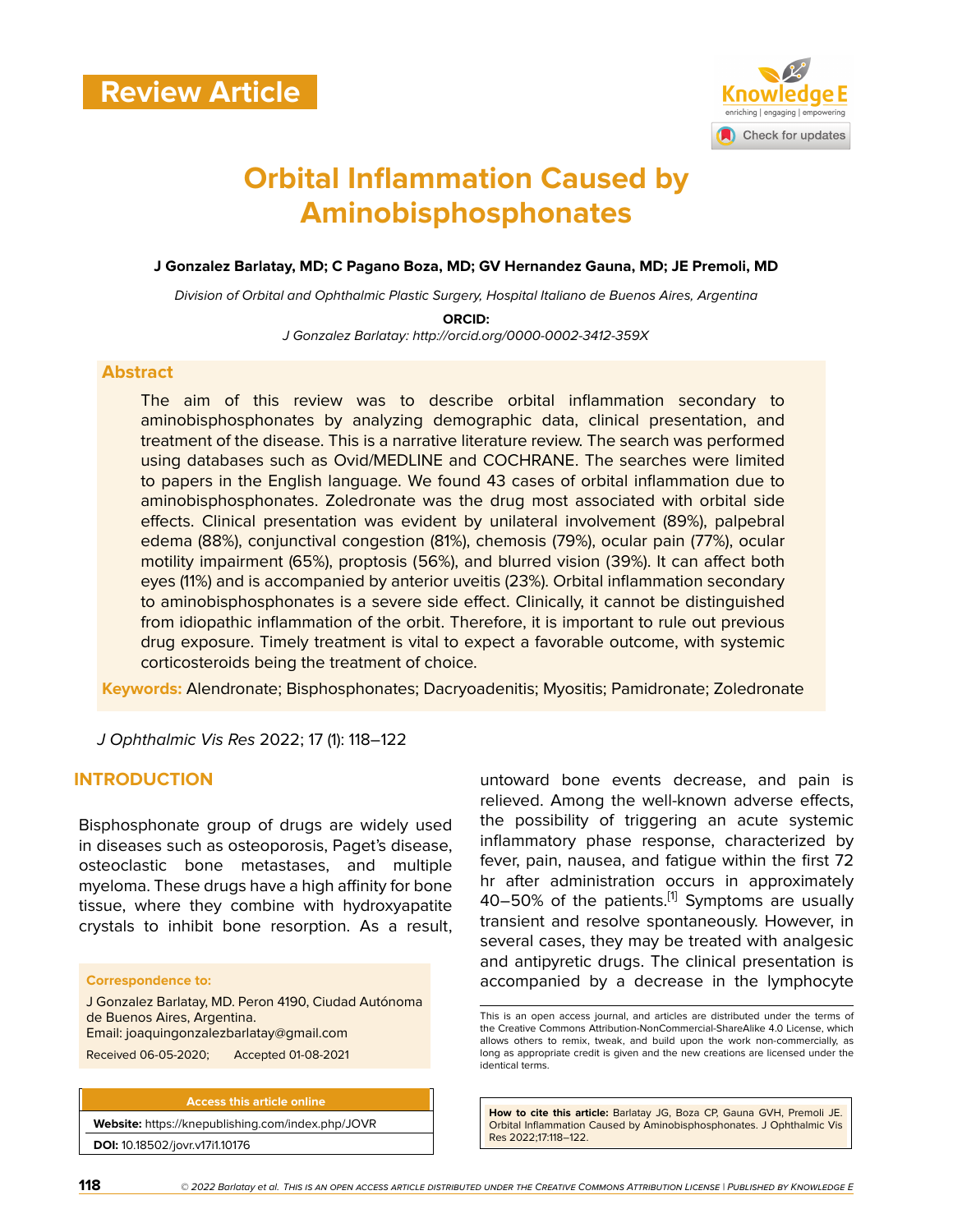count and an increase in pro-inflammatory markers, such as IL-6, IFN-γ, and TNF- $\alpha$ .<sup>[2-[5](#page-3-2)]</sup>

Ocular adverse effects related to bisphosphonates have also been reported. The most frequent complications are conjunctivitis, anterior uveitis, episcleritis, and scleritis.<sup>[[6](#page-3-3)]</sup> Orbital inflammation indicates its clinical severity. It can range from minimal congestion to severe inflammation with visual impairment if not promptly diagnosed and treated in time. Clinically, it cannot be differentiated from idiopathic orbital inflammation. The aim of this study was to perform a literature review on orbital inflammation secondary to bisphosphonates to increase the knowledge of rare adverse effects and determine the best management methods.

# **METHODS**

The search was performed using databases such as Ovid/MEDLINE and COCHRANE, using English language restriction in the electronic searches for papers. We searched electronic databases in August 2020. The keywords used for the search were: bisphosphonates, OR orbital inflammation, OR myositis, OR ocular side effects, OR ocular adverse effects, and OR ocular inflammation. At the same time, the search was performed by changing the word bisphosphonate with aminobiphosphonates, zoledronate, ibandronate, alendronate, and pamidronate.

# **Selection Criteria**

All the papers that described orbital inflammation due to aminobisphosphonates were included. Patients with intraocular side effects that did not involve the orbit were excluded. A database with demographic data, type of drug, disease onset time, clinical characteristics, and treatment of choice was created.

The study was approved by the Institutional Review Board at the *Instituto Universitario del Hospital Italiano de Buenos Aires* and adhered to the tenets of the Declaration of Helsinki.

# **RESULTS**

A total of 43 cases of orbital inflammation due to aminobisphosphonates were found in 26 articles published in Ovid/MEDLINE and COCHRANE,

including case reports and reviews.<sup>[7-[33\]](#page-4-0)</sup> The first article on this topic was published in  $1999^{[7]}$  $1999^{[7]}$  $1999^{[7]}$ and the last one in 2019.<sup>[[33](#page-4-0)]</sup> Demographic data of the patients are summarized in Table 1. Zoledronate was the drug most associated with orbital side effects. The clinical presentations are summarized in Table 2. Unilateral involvement occurred in 89% of the patients. Symptoms and signs included palpebral edema (88%), conjunctival congestion (81%), chemosis (79%), ocular pain (77%), ocular motility impairment (65%), proptosis (56%), and blurred vision (39%). Only two cases had complications, one had a severe reduction in visual acuity due to anterior ischemic optic neuritis (AION),<sup>[[13\]](#page-4-1)</sup> and other reported recurrent orbital inflammation without visual impairment.<sup>[\[30](#page-4-2)]</sup>

A total of 27 patients stopped treatment with bisphosphonates due to orbital inflammation, three patients continued treatment despite orbital involvement, and no severe complications were reported.

# **DISCUSSION**

Orbital inflammation caused by bisphosphonates is a rare adverse drug reaction. To date, only 43 case reports have been published worldwide.<sup>[\[7](#page-3-4)-[33](#page-4-0)]</sup> The route of administration seems to be associated with latency time for the onset of symptoms. The patients treated with oral alendronate started showing signs and symptoms between 15 and 21 days after treatment, while the patients treated with intravenous pamidronate and zoledronate presented them 3 days later. Zoledronate is the bisphosphonate most frequently associated with this reaction when compared with others, and it can be related to it being the most frequently used for its effectiveness in the treatment of osteoporosis. The risk of suffering this acute response and its severity is higher after the first intravenous administration and occur less frequently with fewer symptoms in subsequent administrations. The Horizon trial reported an incidence of orbital inflammation associated with the administration of 30% intravenous zoledronate with the first dose, 7% with the second, and 3% with the third dose.[[34](#page-4-3)] Unilateral orbital inflammation was most frequent (89%), but it may be bilateral (11%). Clinical signs and symptoms included palpebral edema (88%), conjunctival congestion (81%), chemosis (79%), ocular pain (77%), ocular motility impairment (65%), proptosis (56%), and blurred vision (39%).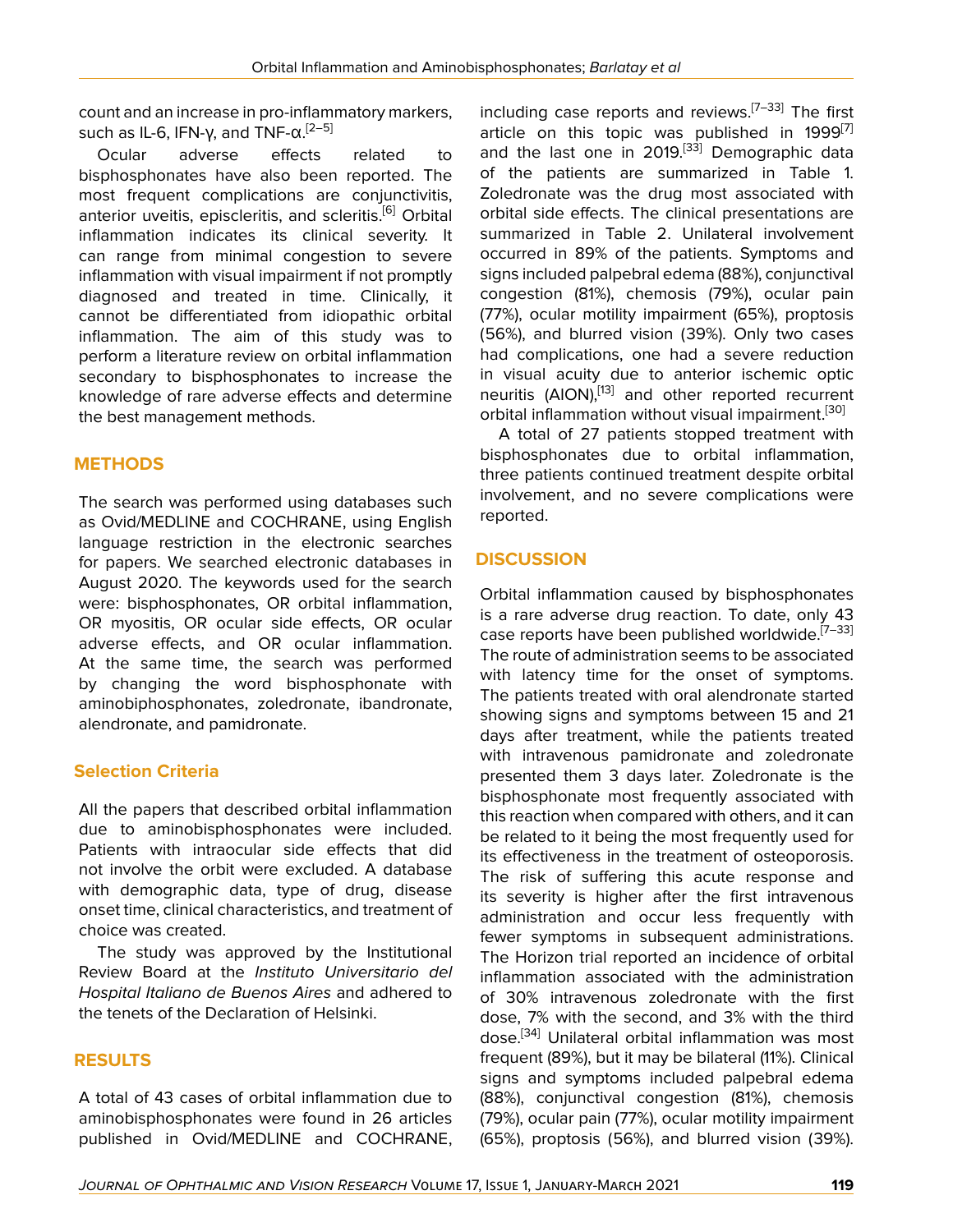**Table 1.** Patients' demographic data

| Total patients                      | 43                             |
|-------------------------------------|--------------------------------|
| Age (yr), mean $\pm$ SD             | $65.39 \pm 9.1$                |
| Sex                                 | Female 60% ( $n = 26$ )        |
|                                     | Male 40% ( $n = 17$ )          |
| Reason for aminobisphosphonates use | Osteoporosis 56% ( $n = 24$ )  |
|                                     | Metastasis 21% ( $n = 9$ )     |
| Type of aminobisphosphonates        | Zoledronate 67% ( $n = 29$ )   |
|                                     | Alendronate $14\%$ ( $n = 6$ ) |
|                                     | Pamidronate $12\%$ ( $n = 5$ ) |
|                                     | Risedronate 7% ( $n = 3$ )     |

#### SD, standard deviation

**Table 2.** Clinical presentation and treatment

| Clinical presentation | Unilateral 89% ( $n = 38$ )                                   |
|-----------------------|---------------------------------------------------------------|
|                       | Palpebral edema 88% ( $n = 38$ )                              |
|                       | Conjunctival congestion 81% ( $n = 35$ )                      |
|                       | Chemosis 79% ( $n = 34$ )                                     |
|                       | Ocular pain 77% ( $n = 33$ )                                  |
|                       | Motility impairment 65% ( $n = 28$ )                          |
|                       | Proptosis 56% ( $n = 24$ )                                    |
|                       | Blurred vision 39% ( $n = 17$ )                               |
| Complications         | AION 2.32% ( $n = 1$ )                                        |
| Type of treatment     | Systemic corticoid 72% ( $n = 31$ )                           |
|                       | Oral Prednisolone alone 48.83% ( $n = 21$ )                   |
|                       | Methylprednisolone EV + Oral Prednisolone 23.25% ( $n = 10$ ) |
|                       | Solve spontaneously 11.63% ( $n = 5$ )                        |
|                       | Without data 9.30 ( $n = 4$ )                                 |
|                       | NSAIDs 4.65 % ( $n = 2$ )                                     |
|                       | Topic Prednisolone 2.23% ( $n = 1$ )                          |

AION, anterior ischemic optic neuritis; NSAIDs, nonsteroids anti-inflammatory drugs

Moreover, 23% of the cases were associated with anterior uveitis. On the contrary, this sign may not be associated with idiopathic orbital inflammation; for that reason, when anterior uveitis develops, physicians may exclude bisphosphonate administration. It is typically non-axial, due to the different structures that could be involved, such as lacrimal gland, extraocular muscles, or intraorbital fat, alone or together. The decrease in visual acuity can be multifactorial. Among the causes, we found corneal keratitis, either because of proptosis or lagophthalmos, dacryoadenitis, due to a decrease in the production of tears; and anterior or posterior uveitis is associated with compressive or ischemic optic neuropathy. A 68-year-old male with metastatic prostate cancer was reported to experience severe complications. He consulted the physician two weeks after the onset of ocular pain and redness. He had visual acuity and visual field deficits because of an AION. Ischemia may have been caused by orbital or ocular inflammation contiguously affecting the posterior ciliary arteries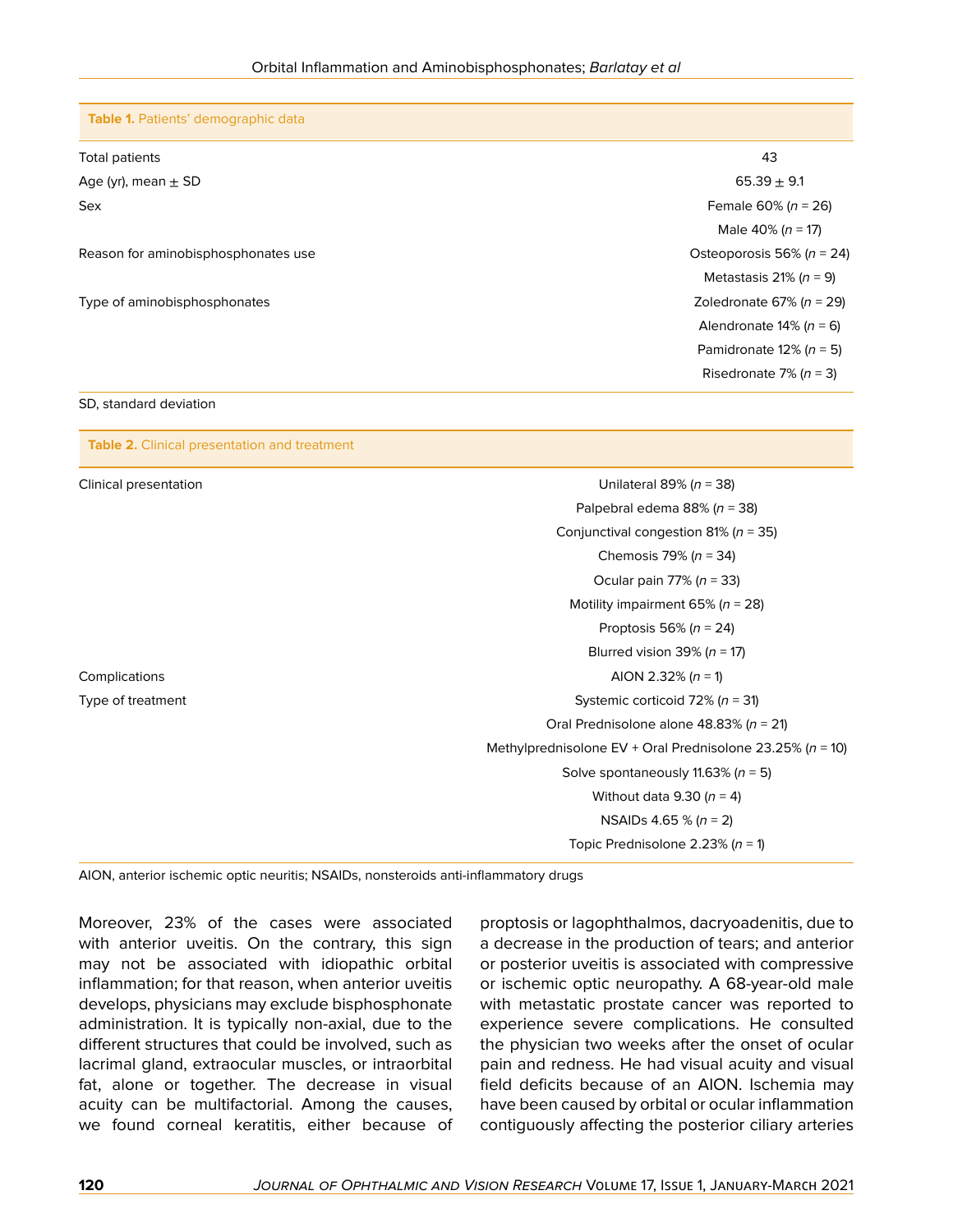that supply the optic disc, creating local smallvessel vasculitis. This highlights the importance of applying the timely treatment once symptoms have started.<sup>[\[13](#page-4-1)]</sup>

The mechanism by which these drugs produce inflammation could be related to the presence of a nitrogenous group that rapidly activates monocytes and a subtype of T-cells called gamma-delta, in both *in vitro*[[35–](#page-4-4)[38](#page-4-5)] and *in vivo* conditions.<sup>[\[1](#page-3-0), [39\]](#page-4-6)</sup> This activation leads to the release of cytokines and inflammatory mediators that produce an acute inflammatory response. Local inflammation is followed by an acute phase of systemic inflammatory response with the presence of symptoms such as fever, pain, nausea, and fatigue in 25% of the patients. It is worth mentioning that all patients who developed a bilateral orbital condition (11%) also had systemic symptoms.

Currently, oral systemic corticosteroids alone or following an intravenous corticosteroid cycle are the treatment of choice, with excellent results in 72% of the patients.<sup>[[31\]](#page-4-7)</sup> The response was effective in all cases; symptoms and CT scan or MRI findings showed complete resolution when the treatment was started seasonally. Delays in treatment are associated with an increased risk of complications.<sup>[\[13](#page-4-1)]</sup> Only a few cases resolve spontaneously or with nonsteroidal antiinflammatory drugs (NSAIDs), limiting the current information to suggest this type of therapeutic decision. For this reason, these two options may only be considered in mild inflammation without the risk of visual impairment, or in patients with contraindications to corticosteroid treatment.

It has not yet been proven that the treatment of orbital inflammation requires stopping the use of bisphosphonates. Although most of the studies reported the suspension of the antiresorptive drug as treatment, the three cases published that continued with the bisphosphonate but associated with systemic steroids resolved the orbital inflammation without complications.

Thus, we recommend that in the event of mild symptoms of orbital compromise without risk of visual impairment, bisphosphonate treatment could be continued in conjunction with antiinflammatory treatment. However, in severe orbital inflammation with visual threat or optic neuropathy, bisphosphonates should be discontinued.

### **SUMMARY**

Orbital inflammation caused by aminobisphosphonates is rather infrequent; however, ophthalmologists must recognize this adverse effect secondary to the drug. This condition must be ruled out when orbital inflammation, with or without anterior uveitis is present. Patients' knowledge of the use of these drugs is key to diagnosis. The treatment of choice is the administration of systemic corticosteroids, which are effective in suppressing the inflammatory response with complete resolution when started appropriately. Delayed treatment may be associated with a poor prognosis.

## **Financial Support and Sponsorship**

Nil.

### **Conflicts of Interest**

There are no conflicts of interest.

### *REFERENCES*

- <span id="page-3-0"></span>1. Olson K, Van Poznak C. Significance and impact of bisphosphonate-induced acute phase responses. *J Oncol Pharm Pract* 2007;13:223–229.
- <span id="page-3-1"></span>2. Thiébaud D, Sauty A, Burckhardt P, Leuenberger P, Sitzler L, Green JR, et al. An in vitro and in vivo study of cytokines in the acute-phase response associated with bisphosphonates. *Calcif Tissue Int* 1997;61:386–392.
- 3. Buckler HM, Mercer SJ, Davison, Hollis S, Richardson P, Anderson D. Evaluation of adverse experiences related to pamidronate infusion in Paget's disease of bone. *Ann Rheum Dis* 1998:57;572–572.
- 4. Dicuonzo G, Vincenzi B, Santini D, Avvisati G, Rocci L, Battistoni F, et al. Fever after zoledronic acid administration is due to increase in TNF-α and IL-6. *J Interferon Cytokine Res* 2003;23:649–654.
- <span id="page-3-2"></span>5. Reid IR, Gamble GD, Mesenbrink P, Lakatos P, Black DM. Characterization of and risk factors for the acute-phase response after zoledronic acid. *J Clin Endocrinol Metab* 2010;95:4380–4387.
- <span id="page-3-3"></span>6. Macarol V, Fraunfelder FT. Pamidronate disodium and possible ocular adverse drug reactions. *Am J Ophthalmol* 1994;118:220–224.
- <span id="page-3-4"></span>7. Mbekeani JN, Slamovits TL, Schwartz BH, Sauer HL. Ocular inflammation associated with alendronate therapy. *Arch Ophthalmol* 1999;117:837–838.
- 8. Ryan PJ, Sampath R. Idiopathic orbital inflammation following intravenous pamidronate. *Rheumatology* 2001;40:956–957.